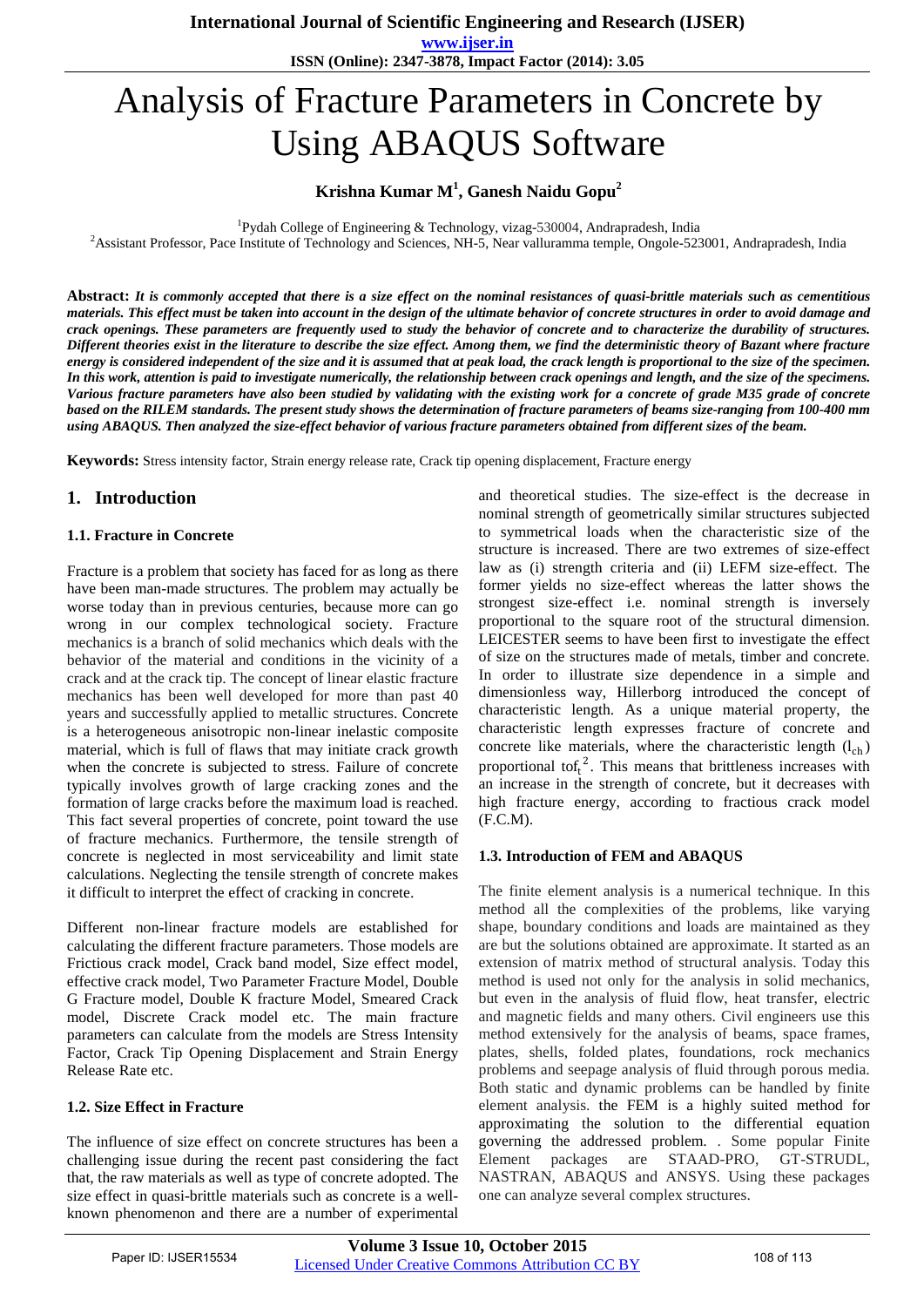# **International Journal of Scientific Engineering and Research (IJSER) www.ijser.in ISSN (Online): 2347-3878, Impact Factor (2014): 3.05**

A popular enriched method is the so-called extended finite element method, abbreviated XFEM. The XFEM was implemented by Dassault Systemes Simulia Corp. [2010] in their latest version of ABAQUS 6.10, which puts the engineer in a position of being able to qualitatively estimate crack patterns, spacing and widths for arbitrary geometries. A complete ABAQUS analysis usually consists of three distinct stages: preprocessing, simulation, and post processing. Discrete crack modeling concept in ABAQUS aims at the initiation and propagation of dominating cracks, whereas the smeared crack model is based on the observation, that the heterogeneity of concrete leads to the formation of many, small cracks which, only in a later stage, nucleates to form one larger, dominant crack.

Fanella and Krajcinovic [4] studied the effect of size on the rupture strength of plain concrete by focusing on the phenomena in the meso-scale of the material. Bazant and Kazemi [2] reformulated Bazant's size effect law applied to rock and concrete for the nominal stress at failure in a manner in which the parameters are the fracture energy and the fracture process zone length. From experimental as well as TPCM model they observed that, for three-point bend beams, TPFM predicts that the nominal strength decreases with increasing beam size, but approaches to a minimum constant value when sizes of the beam become very large. Tang, Shah, et al., [3] used Two Parameter Concrete Model (TPCM) to study the size effect of concrete in tension. Kotsovost and Pavlov [9] investigated the causes of size effects in structuralconcrete experimentally and computationally. Their results demonstrated that the finite element package used can also provide a close fit to experimental values.

Rios, Jorge and Riera [8] conducted experiments as well as introduced the concept of Discrete Element Modeling (DEM) approach for studying the size effect in the analysis of reinforced concrete structures. In their work they have taken 4 different specimens by varying the dimensions of the beam and observed crack patterns under applied loading conditions for each of the four specimens. Alam, Kotronis, et al., [1] conducted experimental and numerical investigations on the influence of size effect on crack opening, crack length and crack propagation. Results obtained have not shown the accuracy in using the proposed model effectively for Size Effect phenomenon compared to that of experimental results. Muralidhara Rao, Gunneswara Rao [6] conducted tests on 45 beams of geometrically similar notched plain concrete (M25) specimens of different sizes. Fracture energy calculated using Work-of-fracture method was increasing with the increase in size of specimen and decreasing with the increasing notch depth ratios.

The size-effect relationships between FCM, SEM and TPFM were developed by Planas and Elices [5] (1990) that predicted almost the same fracture loads for practical size range (100 400 mm) of precracked concrete beam for TPBT geometry. Ouy ang et al. [10] (1996) established an equivalency between TPFM and SEM based on infinitely large size specimens. It was found that the relationship between CTODcs and cf theoretically depends on both specimen geometry and initial crack length and both the fracture models can reasonably predict fracture behavior of quasi-brittle materials. Hanson and Ingraffea [7] (2003) developed the size-effect, two-parameter, and fictitious crack models numerically to predict crack

growth in materials for three-point bend test. The investigation showed that if the three models must predict the same response for infinitely large structures, they do not always predict the same response on the laboratory size specimens. Roesler et al. [11] (2007) plotted the size-effect behavior of experimental results, numerical simulation using cohesive crack model, size-effect model and two parameter fracture model for three-point bend test specimens. From the analysis of results it is found that the size-effect behavior calculated from SEM and TPFM resembles closely.

Shailendra Kumar and S.V.Barai [12] presented the numerical study on two parameter fracture model, effective crack model, size effect model, double-k and double-g models. They found that The critical stress intensity factors obtained using SEM, ECM, DKFM and DGFM appear to be close to each other with an error range of  $\pm 20\%$ , TPFM predicted the most conservative critical stress intensity factor. The crack-tip opening displacement at unstable fracture load predicted using TPFM was more conservative than that predicted using DKFM or DGFM by about in the range of 27-47%.

# **2. Finite Element Modeling of Concrete Beams**

## **2.1. Material Properties and Geometry**

Standard specimens of three-point bending test as shown in Fig. 2 are developed in the present study. Effect of self-weight of the beam is also considered in the numerical model. The influence coefficients of the COD equation are determined using linear elastic finite element method. The same grade of the concrete taken by Shailendra Kumar and S.V. Barai [33] in 2012 is taken in the present investigation as M35. The direct local tensile strength of the concrete  $f_t$  is taken as 3.21 Mpa. The modulus of elasticity of concrete (E) is taken as 30 Gpa and fracture energy  $(G_F)$  is taken as 0.103 N/mm. The value of Poisson ratio  $(v)$  is assumed to be 0.18. For TPBT specimen of notched concrete beam with B = 100 mm, size range  $100 \le D$  $\leq$  400 mm and aspect ratio(S/D) ranging between 3-6, the finite element analysis is carried out for determining the fracture peak load using fictitious crack model at initial crack length/depth (ao/D) ratios ranging between 0.2-0.5.



In Fractious crack model the stress ranges between  $f_t$  and  $\frac{1}{3}f_t$ . An equation derived for calculating the stress  $\sigma$  from the stress-strain softening curve.

The equation

$$
\sigma = f_t \left(1 - 3 \frac{w}{w_f}\right)
$$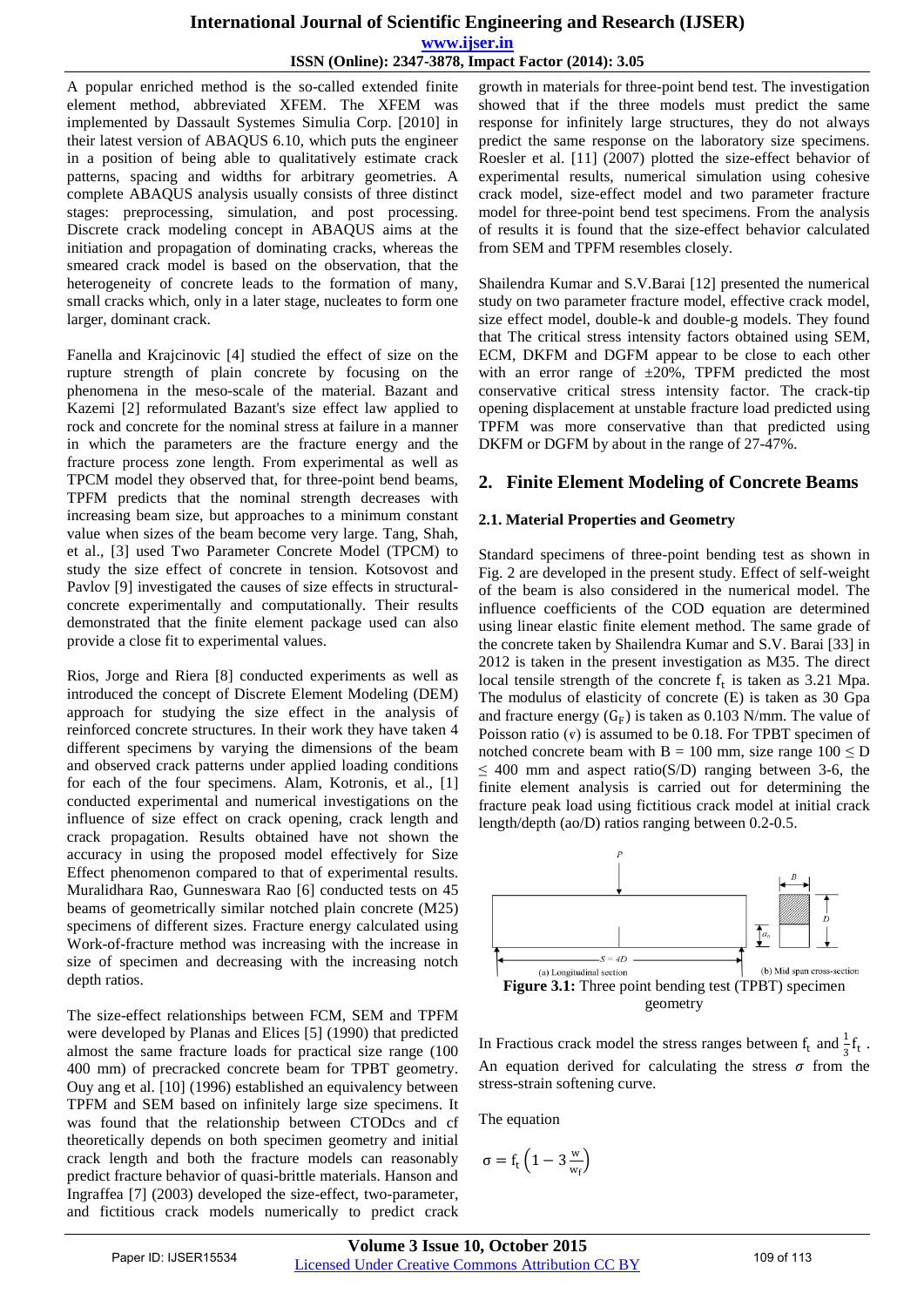**2.3. Output** 

The terminal point of the softening curve is denoted as  $w_f$ , the crack width is noted by w. From these stress value we can found out the ultimate load (P) from the equation

$$
P = \frac{1.072B(1-a_0)^2\sigma}{S}
$$

Supports adopted were simply supported and the load is considered to be concentrated load acting at the centre of the beam. Notch depth was considered for analysis. The notch depths are taken as seam in vertical direction in the ABAQUS at the bottom of the beam exactly under the point load taken. Different notch depths were taken for the estimation of various fracture parameters. The crack face is taken as the terminal line of the notch. The extension direction is taken as q vector which is taken before the notch face. Here the singularity is taken as 0.25.

## **2.2. Mesh Size and Meshing Element**

Generate the finite element mesh by choosing the meshing technique that ABAQUS/CAE can use to create the mesh, the element shape, and the element type. In the assigning section we can assign a particular ABAQUS element type to the model. Basic meshing is a two-stage operation: first seed the edges of the part instance, and then mesh the part instance. The number of seeds are based on the desired element size or on the number of elements that along an edge.

Seeding was done with three different element sizes. At the mid span of the beam very fine mesh has to be adopted, and mesh size gets reduced moving towards the supports. For L/D=4 from support to a distance of D has been taken with course mesh. Then for 0.75D length has been taken medium mesh. At the mid span of length 0.25D has been taken very fine mesh. Structured hexagonal element has to be taken for meshing. See the figure below



**Figure 3.2:** Seeding and meshing of the beam  $300 \times 1200$ 

The quadratic reduced-integration elements available in ABAQUS/Standard also have hourglass modes. However, the modes are almost impossible to propagate in a normal mesh and are rarely a problem if the mesh is sufficiently fine. The 1  $\times$  6 mesh of C3D20R elements fails to converge because of hour glassing unless two elements are used through the width, but the more refined meshes do not fail even when only one element is used through the width. Quadratic reducedintegration elements are not susceptible to locking, even when subjected to complicated states of stress. Therefore, these elements are generally the best choice for most general stress/displacement simulations, except in large-displacement simulations involving very large strains and in some types of contact analyses.

The fracture parameters discussed are mainly are stress intensity factor (K), strain energy release rate  $(G_f)$ , crack tip opening displacement (CTOD) and length of fracture process zone. From the fracture analysis of the beam in ABAQUS we can get the J- integral which is called strain energy release rate in LEFM, stress intensity factor(K) for max strain energy release rate in mode I. generally the outputs are obtained in the .DAT, .FIL, .ODB and .PRT files. The stress intensity factor and strain energy release rate values are obtained in the .DAT file, and the stresses, strains, displacements and reaction forces are obtained in the .FIL file.



**Figure 3.3:** Stresses formed in the deformed beam in 3D



**Figure 3.4:** Stresses formed in the deformed beam in 2D

# **3. Results and Discussions**

## **3.1. Validation and Comparison with Reference [12]**

Stress intensity factor (K) was calculated from the finite element analysis using ABAQUS and CTOD value was calculated from equations. The obtained results of Discrete Crack Modeling (DCM) in table 2 are compared with results of Sailendra Kumar and S.V.Barai [33].

## **3.1.1. Size effect behavior of stress intensity factor of different models**

Figure 4.1 shows the stress intensity factor obtained from different models with respect to the size of the beam for  $a/D=0.2$ . From the figures it clearly shows that the stress intensity factor varies with depth of the specimen. The stress intensity factor increases with increase in the depth of the beam. It shows the size effect occurs in the fracture of concrete. From the figures it can be observed that the stress intensity factor  $K_{IC}^e$  of effective crack model(ECM) shows the higher values. Double K and double G models values  $K_{\text{IC}}^{\text{un}}$  and  $\overline{K_{IC}^{un}}$  are almost equal with small variation and shows almost same size effect behaviour. The stress intensity factor  $K_I$  of calculated discrete crack model are nearly equal to the two parameter fractre model (TPFM) results  $K_{IC}^S$ . This means that TPFM and DCM predict the most conservative results of critical stress intensity factor at unstable failure. When the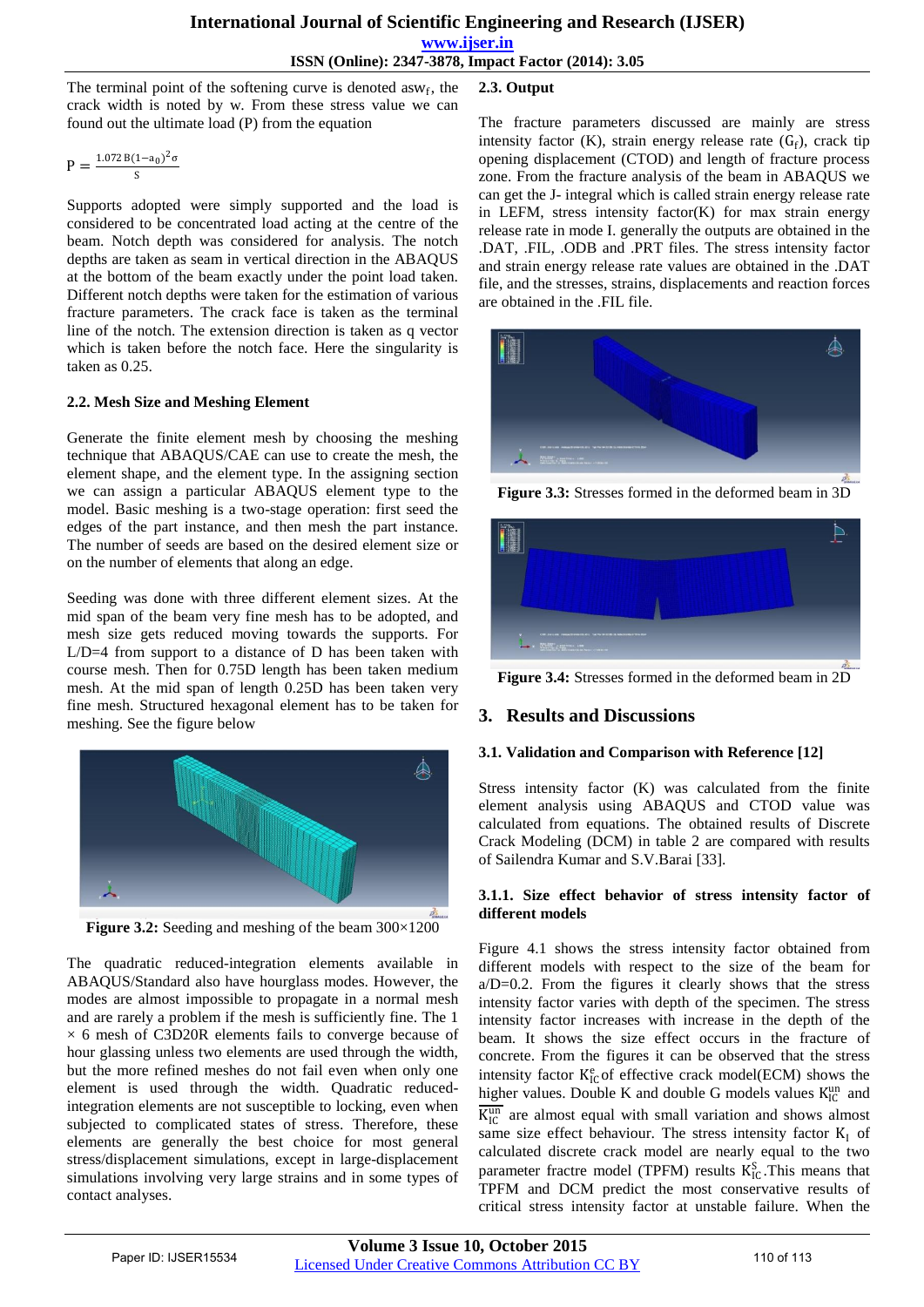## **International Journal of Scientific Engineering and Research (IJSER) www.ijser.in ISSN (Online): 2347-3878, Impact Factor (2014): 3.05**

notch depth increases the K values obtained by calculated DCM slightly comes near to the K values obtained by TPFM. So the parameter K obtained from DCM was very similar to the parameter K obtained from TPFM.



**Figure 4.1:** Size effect behavior of stress intensity factor from different models for a/D=0.2

## **3.1.2. Size effect behavior of crack tip opening displacement (CTOD)**

The crack tip opening displacement (CTOD) of DCM obtained analytically was compared with  $\text{CTOD}_{CS}$  of TPFM and  $CTOD<sub>C</sub>$  of Double K model obtained from the reference the figures 4.2 and 4.3 drawn for analysis.



**Figure 4.2:** Size effect behavior of crack tip opening displacement of different models for a/D=0.2



**Figure 4.3:** Relationship of the  $\text{CTOD}_{CS}$  and  $\text{CTOD}_{D}$  obtained between using TPFM and DCM

From the fig 4.2 that the  $\text{CTOD}_D$ ,  $\text{CTOD}_{CS}$  and  $\text{CTOD}_C$  maintain a definite relationship with the specimen size for a given value of ao/D ratio and they increase as the specimen size increases. It is also observed from the fig, the  $CTOD_{CS}$  and  $CTOD_{C}$ depend on the a/D ratio for a given specimen size. Here  $\text{CTOD}_{\text{CS}}$  of TPFM having lesser values compared to remaining values. The CTOD<sub>D</sub> of DCM is nearer to the CTOD<sub>C</sub> of Double k model. As notch depth increases the CTOD<sub>D</sub> values obtained from DCM increase and slightly reaches to the  $\text{CTOD}_{\text{CS}}$  of Double K model. The CTOD<sub>CS</sub> parameter values are more scattered particularly for smaller size of specimens when compared among the different  $a_0/D$  ratios whereas the CTOD<sub>C</sub>

values are more nearer and less scattered and appear to be in a narrow band for size-range 100-400 mm considered in the study.

A relationship between  $CTOD_{CS}$  and  $CTOD_D$  is presented in Fig. 4.3 in which the ratio  $\text{CTOD}_{CS}/\text{CTOD}_{D}$ , is plotted with respect to the depth if the beam D. It is seen from the figure that the ratio  $\text{CTOD}_{\text{CS}}/\text{CTOD}_{\text{D}}$  maintains a definite relationship with the specimen size and the ratio decreases as the specimen size increases. Neglecting the effect of a/D ratio, the mean values of  $\text{CTOD}_{\text{CS}}/\text{CTOD}_{\text{D}}$  for specimen sizes range 100 and 400 mm are determined and found to be 0.8425 and 0.57 respectively. It means that the predicted CTOD at critical load using DCM is conservative than TPFM and Double K model.

## **3.2. Validation for Various Aspect Ratios of The Beam:**

Using the results and with reference to [35] the work has been extended to Plain concrete beams of different geometry with different aspect ratios L/d from 4 to 6 for a/D=0.2-0.5 analyzed with discrete crack method in 3 dimensional finite element analysis using ABAQUS 6.10. The following fracture parameters have been calculated for different sizes of beams with different aspect ratios for different notch depths.

- 1. Stress intensity factor (K).
- 2. Crack tip opening displacement (CTOD).
- 3. Strain energy release rate  $(G_f)$ .

#### **3.2.1. Size effect behavior of stress intensity factor for various SENB beams of different sizes**

The stress intensity factor values of various sizes of beams were calculated using three-dimensional finite element analysis of fractured beam.

## **3.2.1.1. Variation of stress intensity factor with various beam sizes:**

Some graphs were drawn for analyze the size effect behavior of fracture parameter stress intensity factor (K). Here the stress intensity factor (K) varies with respect to the size of the beam. The figure 4.4 shows the stress intensity factor variation with the size of the beams.



SENB beams

The fig 4.4 clearly shows that stress intensity factor increases with the size of the beam. When observed the figures the line becomes flatter when the size of the beam increases. It means the stress intensity factor values become closer when the size of the beam increases. So it shows the size effect of stress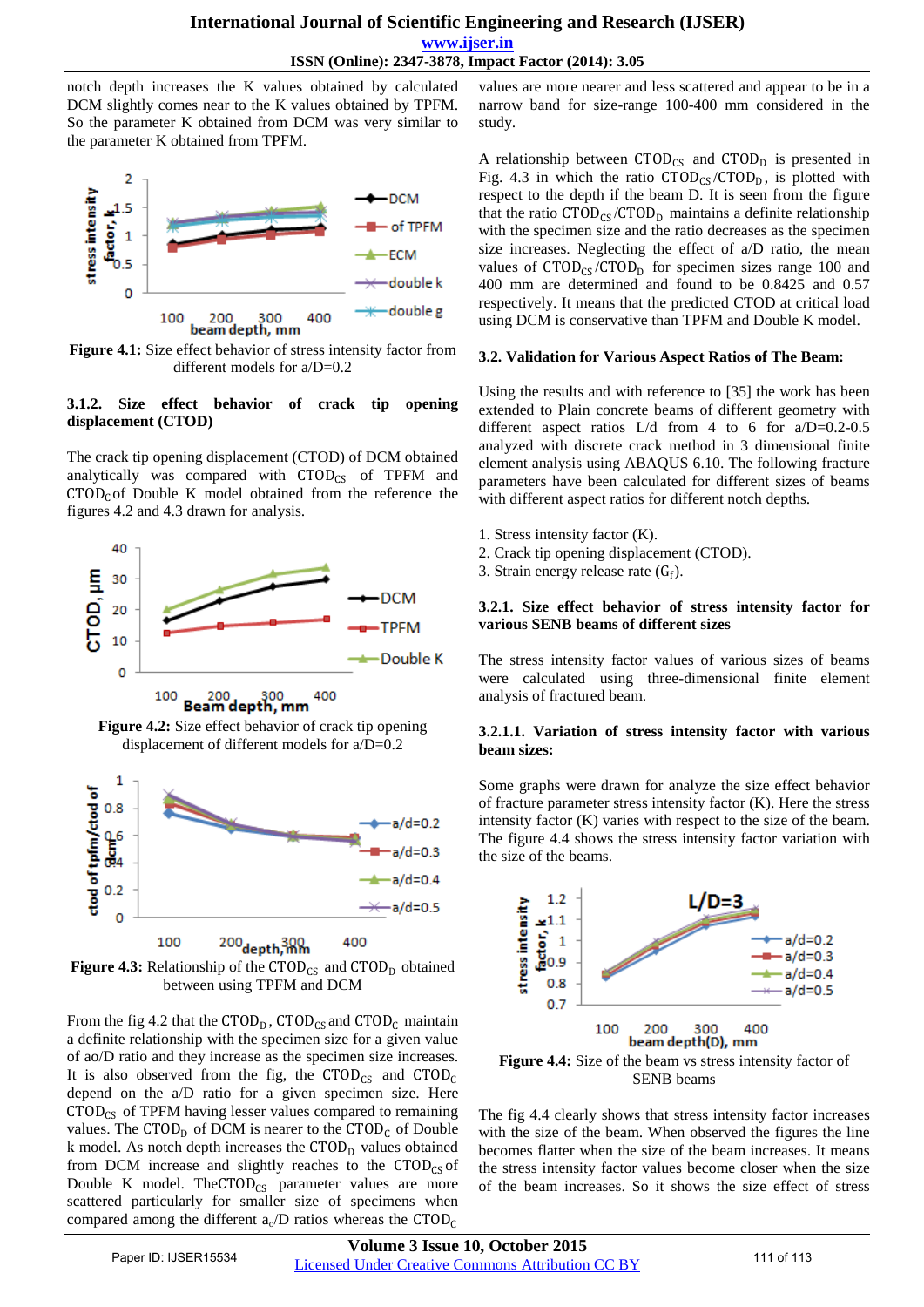**www.ijser.in**

intensity facture disappear when the size of the beam increases.

#### **3.2.1.2. Variation of stress intensity factor with various beam lengths**

Figure 4.5 drawn that the stress intensity factor variation with the length of the beams.



**Figure 4.5:** Length vs stress intensity factor of SENB beams of depth 100mm

In fig 4.5 the lines were straight with constantly increasing values. It shows that the stress intensity factor varies lightly but constantly with the length of the beam. So it shows that that the size effect of stress intensity factor in length is less but constantly moving with the length of the beam.

#### **3.2.1.3. Variation of stress intensity factor with various depths of the beam**

Fig 4.6 shows the stress intensity factor variation with the depth of the beams.



**Figure 4.6:** Depth vs stress intensity factor in SENB beam of length 1200 mm

The fig 4.6 showed clearly the stress intensity factor increases with the depth of the beam. the lines become flatter when the depth increases of the same length 1200 mm of the beam. So it clearly showed the size effect of stress intensity factor parameter constantly moving when depth of the beam increases for lesser beam lengths. For higher length beams the size effect of stress intensity factor disappears when the depth increases.





Figure 4.7 showed the stress intensity factor variation with the notch-depth ratio. From graphs, it can observe that that stress intensity factor increases with the notch depth also. There was very small variation in the stress intensity factor in large notch depth ratio of the beam. So size effect of stress intensity factor is less when the notch depth of the beam increases.

#### **3.2.2. Size effect behavior of various crack tip opening displacement (CTOD) for various SENB beams of different sizes:**

Crack tip opening displacement calculated from stress intensity factor and strain energy release rate using numerical equations.

The crack tip opening displacement increases with the size of the beam. It means the Crack tip opening displacement becomes equal when the size of the beam increases. So it shows the size effect of Crack tip opening displacement disappears when the size of the beam increases.

The crack tip opening displacement increases with the length of the beam. It clearly means that the crack tip opening displacement varies lightly but constantly with the length of the beam. So it shows that that the size effect of crack tip opening displacement in length is less but constantly moving with the length of the beam.

The crack tip opening displacement increases constantly with depth of the beam. The CTOD parameter variation is less when the depth increases of having higher lengths compared to lower lengths. So the size effect behavior of CTOD is less when the depth increases for the higher lengths of the beam compared o the lower lengths of the beam.

The CTOD increases with the notch depth also. A very small variation in the CTOD occurs when notch depth of the beam increases. So size effect of crack tip opening displacement is less when the notch depth of the beam increases.

#### **3.2.3. Size effect behavior of strain energy release rate**  $(G_f)$ **of various SENB beams of different sizes:**

Strain energy release rate is called as j integral in non linear fracture mechanics. This parameter calculated directly from the finite element analysis using ABAQUS.